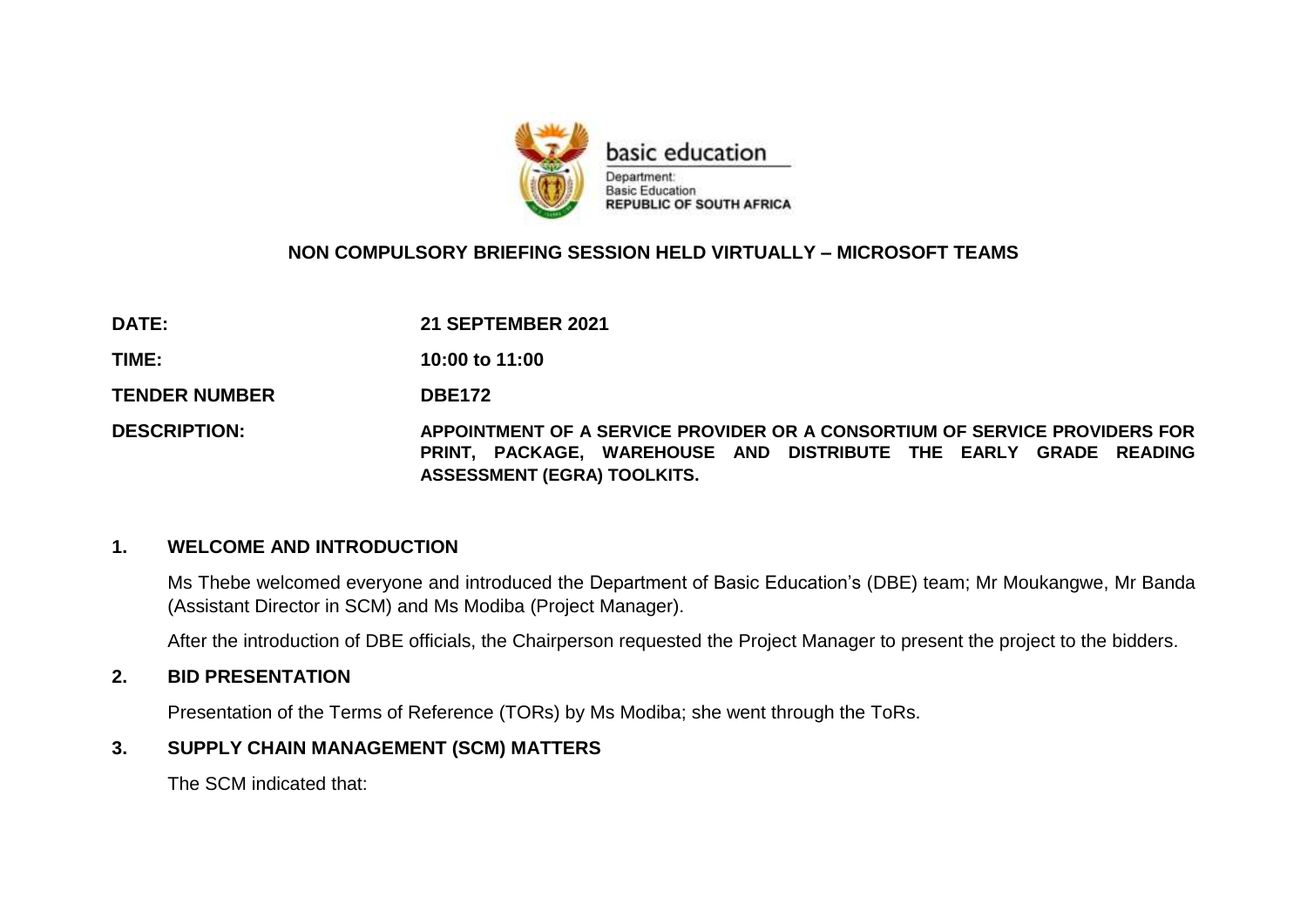- The briefing session is non-compulsory as indicated in the Tender advert. Non-attendance to the briefing session does not lead to disqualification of the Bidders' proposal/s.
- The tender is closing on **07 October 2021 at 11:00**. A bid which is submitted after 11:00 will be regarded as late and will not be accepted by the DBE.
- Bidders can still forward the clarity seeking questions regarding the bid, and the closing date for submission of the questions is seven days before the closing of the bid. The questions should be directed to [Tenders@dbe.gov.za;](mailto:Tenders@dbe.gov.za) it was emphasised that questions must be submitted in written format. The discussions during the briefing session and the questions raised after the briefing session will be consolidated, responded to and uploaded on the eTenders; there will be no direct email which will be sent to any bidder.
- Bidders must read the Mandatory Requirements carefully as listed in the TORs and ensure that they respond as required, failure to comply will result in the bid being disqualified.

## **4. QUESTIONS RAISED AND RESPONSES PROVIDED (during the briefing session)**

| No. | <b>Question raised</b>                                                                                                            | <b>Response/ clarity</b>                                                                                                                                                   |
|-----|-----------------------------------------------------------------------------------------------------------------------------------|----------------------------------------------------------------------------------------------------------------------------------------------------------------------------|
|     | Service Provider/s enquired about how they can access the distribution<br>list across the country.                                | The distribution list will be uploaded on the eTender<br>Portals in order for everyone to download it, including<br>those bidders who did not attend the Briefing Session. |
| 2.  | Is the tender document available to download on the e-tender portal as I<br>tried the other day and the site was closed?          | Yes, the tender documents are available on eTender Portal<br>and the Department of Basic Education website.                                                                |
| 3.  | Will it be possible to get the quantity per language and grams if   That information will be made available as well.<br>possible? |                                                                                                                                                                            |
| 4   | Should the submission be hand delivered or emailed?                                                                               | All the submission must be hand delivered to the<br>department as per address stated on the tender document.                                                               |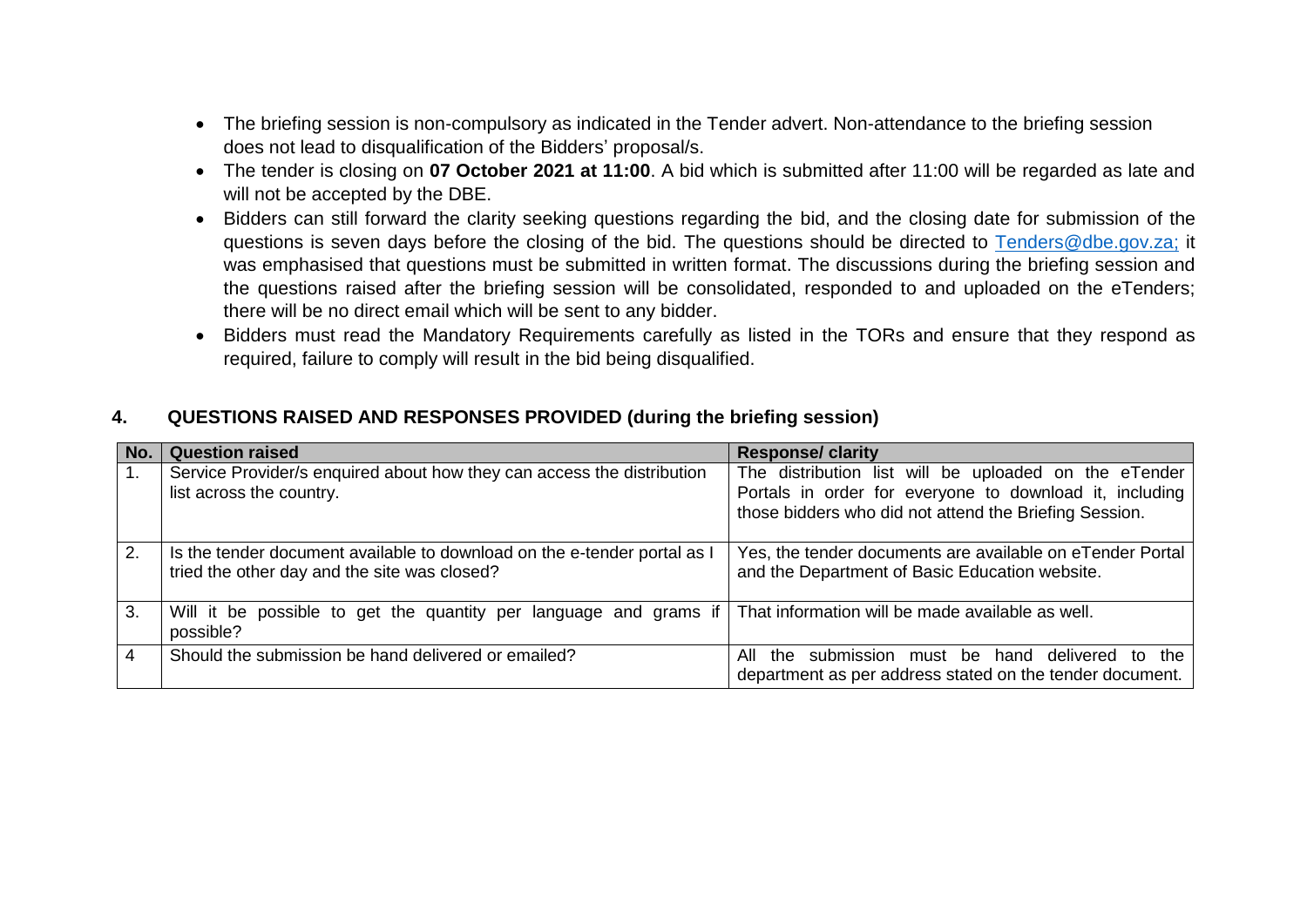## **5. CONCLUSION**

Bidders were reminded:

- To be mindful of the tender closing date as indicated in the Tender advert.
- That they can still ask questions until seven days before the closing of tender; questions should be in written format and directed to [Tenders@dbe.gov.za.](mailto:Tenders@dbe.gov.za)

Ms Thebe thanked the Bidders for attending the briefing session and wished them well with the preparation and submission of their bids.

The session was adjourned at 11:11.

| No. | <b>Question raised</b>                                                                                                | <b>Response/ clarity</b>                                                                                                                                                                                                                                                                                                                                       |
|-----|-----------------------------------------------------------------------------------------------------------------------|----------------------------------------------------------------------------------------------------------------------------------------------------------------------------------------------------------------------------------------------------------------------------------------------------------------------------------------------------------------|
| 1.  | am trying to access the bid document on the link and by clicking on the<br>file and it comes up with an error message | The bid document can be downloaded on eTender<br>Portal or Department of Basic Education by following<br>the below stated steps:                                                                                                                                                                                                                               |
|     |                                                                                                                       | • Go to www.etenders.gov.za<br>• Click on "Browse Opportunities"<br>• Click on "Current Advertise"<br>• Click on "Advance Search"<br>• On the Organ of State select "Basic Education"<br>and on Tender Type Select "Request for<br>Proposal"<br>• Click "Apply Filters"<br>Click the Sign + next to the tender description<br>Scroll down for tender documents |

# **6. QUESTIONS RAISED (after the briefing session) AND RESPONSES PROVIDED**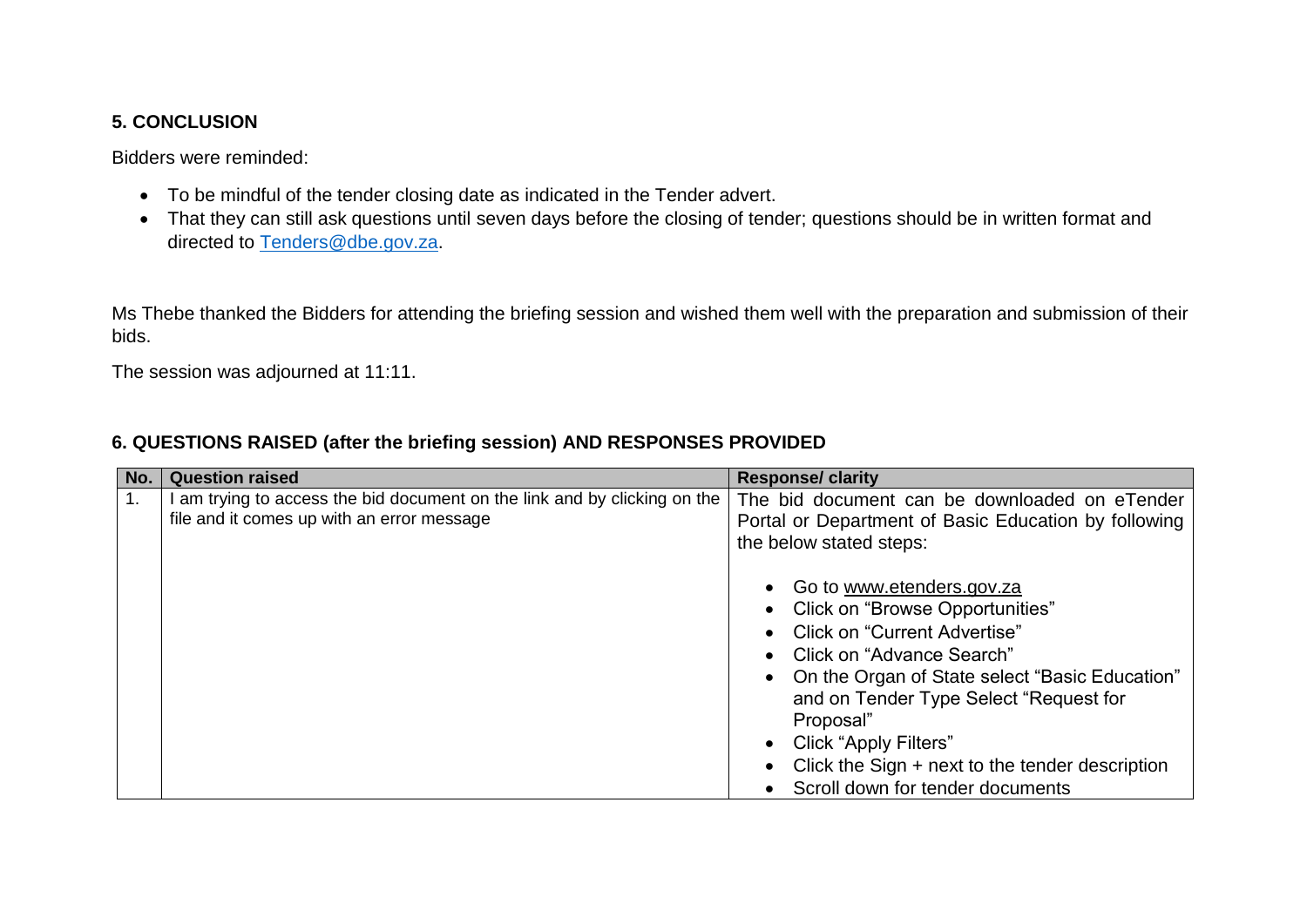|    |                                                                                                                                                                                                     | Or DBE website<br>Go to www.education.gov.za<br><b>Under "Quick Links"</b><br><b>Click on Tender bulletin</b><br>Advertised tenders<br><b>Bid documents</b>                                                                                                                                                                                                                                                                                                                                                                                                                                                                                                                                                                                                                     |
|----|-----------------------------------------------------------------------------------------------------------------------------------------------------------------------------------------------------|---------------------------------------------------------------------------------------------------------------------------------------------------------------------------------------------------------------------------------------------------------------------------------------------------------------------------------------------------------------------------------------------------------------------------------------------------------------------------------------------------------------------------------------------------------------------------------------------------------------------------------------------------------------------------------------------------------------------------------------------------------------------------------|
| 2. | Can you please assist with the distribution list as discussed in the<br>briefing session held on the 21 September 2021                                                                              | Please note that the EGRA toolkits will be delivered to<br>District Offices by the appointed Service Provider, not<br>individual schools. District will be responsible for delivering<br>the toolkits to the selected schools. A list of the District<br>Offices with physical address is available on eTender<br>Portals and Department of Basic Education website.                                                                                                                                                                                                                                                                                                                                                                                                            |
| 3. | Can you provide us with the breakdown of the number of copies for each<br>print:<br>Per Language<br><b>Per District</b><br>Per Province<br>Without this information, pricing would not be possible. | The breakdown of the number of copies per language,<br>district and province has been provided in the list of<br>districts that will be uploaded on the e-Tender website.<br>The Grammage is as follows:<br>A4 Booklet Grammage: 80 GSM<br>$\bullet$<br>• Grammage of the cover: 200 GSM (FOLDER IN<br>COLOR)<br>Finishing of inside pages (example, matt of just bond):<br><b>BOND</b><br>• Printing - Full colour both sides of cover: Colour<br>outside only, inside is Black and white<br>Full cover both sides inside or just black print inside<br>$\bullet$<br><b>Assessment Charts</b><br>• Grammege: 80 GSM - laminated<br>Colour both side or black both side: <b>Black and white.</b><br>Grammage of the folder with a pocket printed in colour:<br>$\bullet$<br>350 |